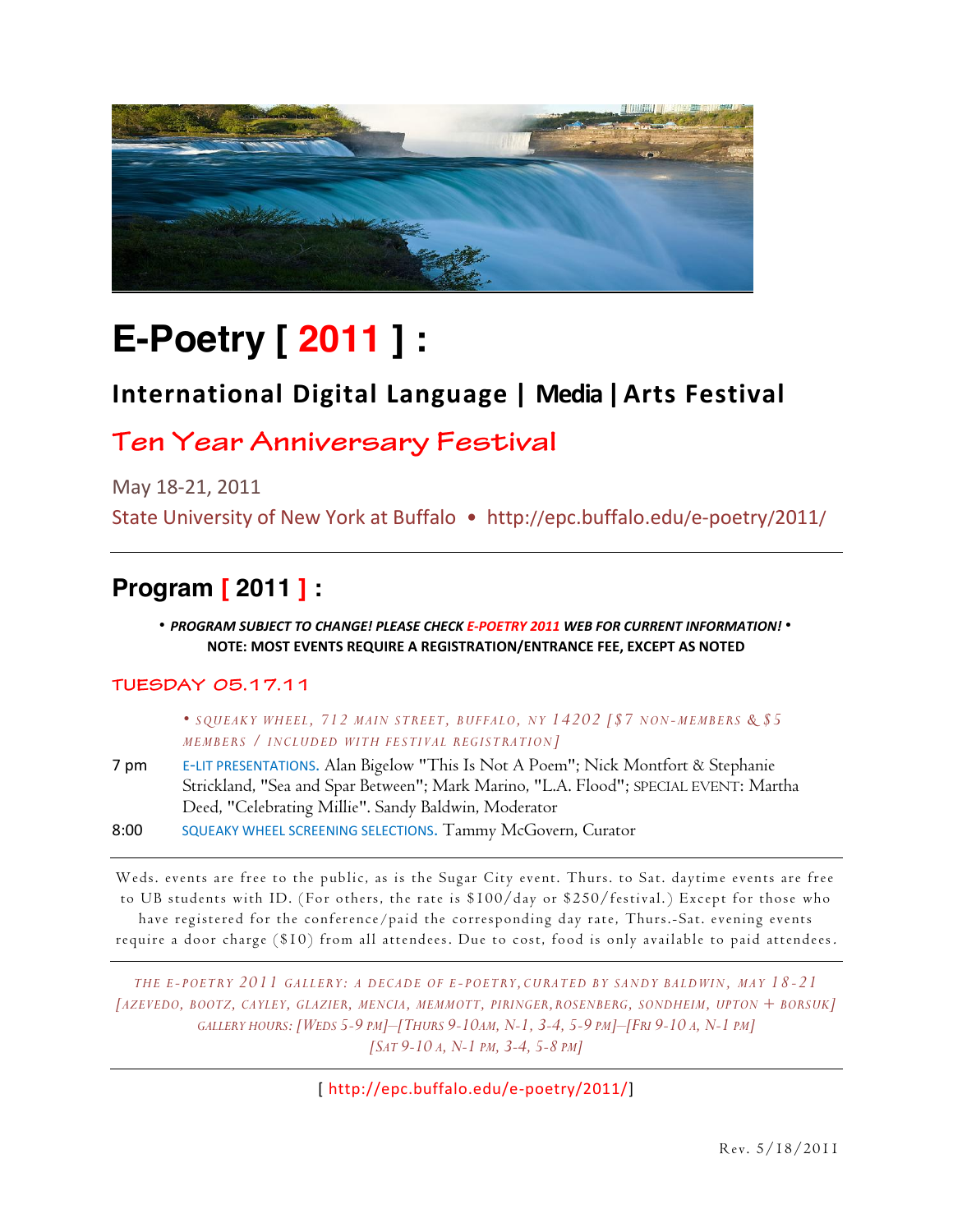| • POETRY COLLECTION, 420 CAPEN, UNIVERSITY LIBRARIES, SUNY BUFFALO [FREE] |  |  |  |  |  |  |
|---------------------------------------------------------------------------|--|--|--|--|--|--|
|---------------------------------------------------------------------------|--|--|--|--|--|--|

1 pm [ E-POETRY ] HUMANITIES SCIENTIFIC COMMITTEE SELECTIONS: [AUSTRALIA, SWEDEN, CANADA, GERMANY/NORWAY, PORTUGAL, USA] MARIA DAMON, CHAIR.

> Maria Angel & Anna Gibbs, "Geo-Spatial Aesthetics: Time, Agency and Space in Electronic Writing"; Maria Engberg, "Light & Dust: Polyaesthetic Experiences with Locative Augmented Reality"; Lori Emerson, "The Archeological Media Lab: A Locavore Approach to Access & Preservation"; Patricia Tomaszek, "Cross-Referenced E-Lit and Scholarship: The ELMCIP Knowledge Base"; Manuel Portela, "PO.EX 70-80: The Electronic Multimodal Repository " (Paper written with Rui Torres). Chris Forstall, Walter Scheirer, Neil Coffee, "Aspects of Digital Criticism" (Digital Humanities Initiative at Buffalo Textual Analysis Working Group)

2:30 BI-LINGUAL POETRY READING (CUBA). Reina María Rodríguez

#### **FESTIVAL GRAND OPENING**

*SCREENING ROOM, 112 CFA, CENTER FOR THE ARTS / EPC / SUNY BUFFALO*

- 4 pm FESTIVAL OPENING, DEDICATION, & WELCOME.
- 4:30 BRAZILIAN E-POETRY PERFORMANCES. Wilton Azevedo, "48.000 EletroAcaustica Hz # 3.0"; Lucio Agra, "A Brazilian Panorama"

*VISUAL STUDIES GALLE RY, CENTER FOR THE ARTS / EPC / SUNY BUFFALO*

5:30 GALLERY OPENING / RECEPTION For registered attendees: Award-winning Falletta's Buffalo Chicken Wings in CFA Atrium!

*SCREENING ROOM, 112 CFA, CENTER FOR THE ARTS / EPC / SUNY BUFFALO*

- 6:30 EVENING PERFORMANCES: CANADA/UK/USA. Jhave, "Screen-Reading Excerpts from Glia.ca"; Talan Memmott & Eric Snodgrass, "The *Intermission* Performance" (borrowing from Picabia's Relâche/Clair's Entr'act, 1924); cris cheek, "impluperfections"
- 8:00 GROPE USURP 2011: USA/BRAZIL/UK/CANADA/MALAYSIA/MEXICO/SPAIN. International digital poetry ensemble performing live music (acoustic/electric/digital), MIDI technology (text, image, video), animation, and other elements. Chris Funkhouser, Lucio Agra, John Cayley, Stephen Cope, Andrew Klobucar, Siew-Wai Kok, and Eugenio Tisselli

*CFA ATRIUM, CENTER FOR THE ARTS / EPC / SUNY BUFFALO*

8:30 EVENING PERFORMANCE. Judd Morrissey and Mark Jeffery, "The Precession: An 80 Foot Long Internet Art Performance Poem"

[ http://epc.buffalo.edu/e-poetry/2011/ ]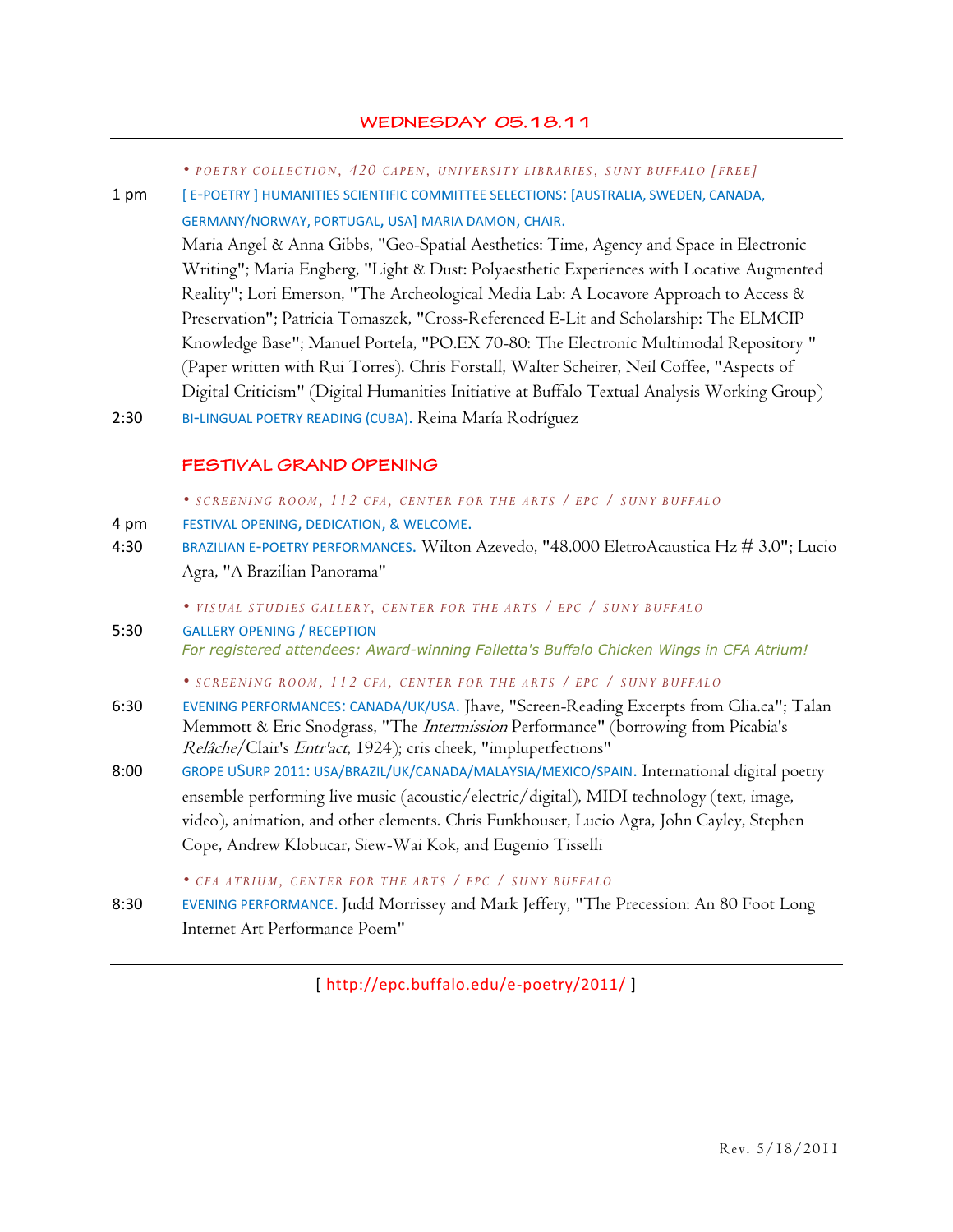SCREENING ROOM, 112 CFA, CENTER FOR THE ARTS / EPC / SUNY BUFFALO

- 9:30 am Coffee / Registration (112 Lobby)
- 10:00 FRANCE/USA/ UK/SPAIN/ITALY POETICS STATEMENTS PANEL. Philippe Bootz, "Poetic Ergodic Capture"; Chris Funkhouser, "Bearing the Fruits of E-Poetry: A Personal Decennial View"; María Mencía, "The Surface Materiality: Performing Generative Writing"
- 11:00 "THE PARIS PERFORMANCE". Penny Florence & John Cayley, "Mirroring Tears: Visages" (Collaboration on Mallarmé)
- 11:45 ELO: ELECTRONIC LITERATURE COLLECTION, VOLUME 2. Talan Memmott.
- Noon Lunch Break (Registered Festival Attendees)
- 1 pm EMERGING PANEL. Erin Costello, "Electronic Publishing"; Leonardo L. Flores, "Close-Reading: Digital Poetry"; Claire Donato/Jeff Johnson, "Special America"
- 2:00 INTER/MEDIALITY/VIRTUALITY. Steven LeMieux, "Endgames: The Poetics of Silence"; Sandra Huber, "Assembling the Morrow"; Sandy Baldwin, "On Display: Body-Machine-Poem"
- 3:00 Coffee / Registration (112 Lobby)
- 3:30 BRAZIL/AUSTRIA POETICS. Wilton Azevedo, "10 years of Interpoesía"; Joerg Piringer, "Language, Voice, Sound, Computer"
- 4:15 CANADA/UK/PORTUGAL/USA FEATURED PERFORMANCES. J.R. Carpenter/Jerome Fletcher, "GENERATION[S]" (based on Nick Montfort's python generators); Manuel Portela, "Google Earth: A Poem for Voice and Internet"; Jim Rosenberg, Reading from The Inframergence
- 5:30 Dinner Break (Registered Festival Attendees)

*BLACK BOX THEATER, CENTER FOR THE ARTS / EPC / SUNY BUFFALO*

6:30 pm EVENING EVENTS. Dance & Digital Poetry, with text/media by Robert Creeley, Marcel Duchamp, Loss Pequeño Glazier, Samantha Gorman, Ian Hatcher, Jhave, Lake Affect, bpNichol, & Steve Swallow Quartet. Choreography by: Anne Burnidge, Kerry Ring, Arielle R Cole, Laura Curry, Tressa Gorman Crehan, Shelley Hain, Brianna Jahn, & Tara Madsen. Anne Burnidge, Dance Director. (2 SHOWS, 7:00 and 9:00 pm. Arrive early for seating - doors close precisely on time!)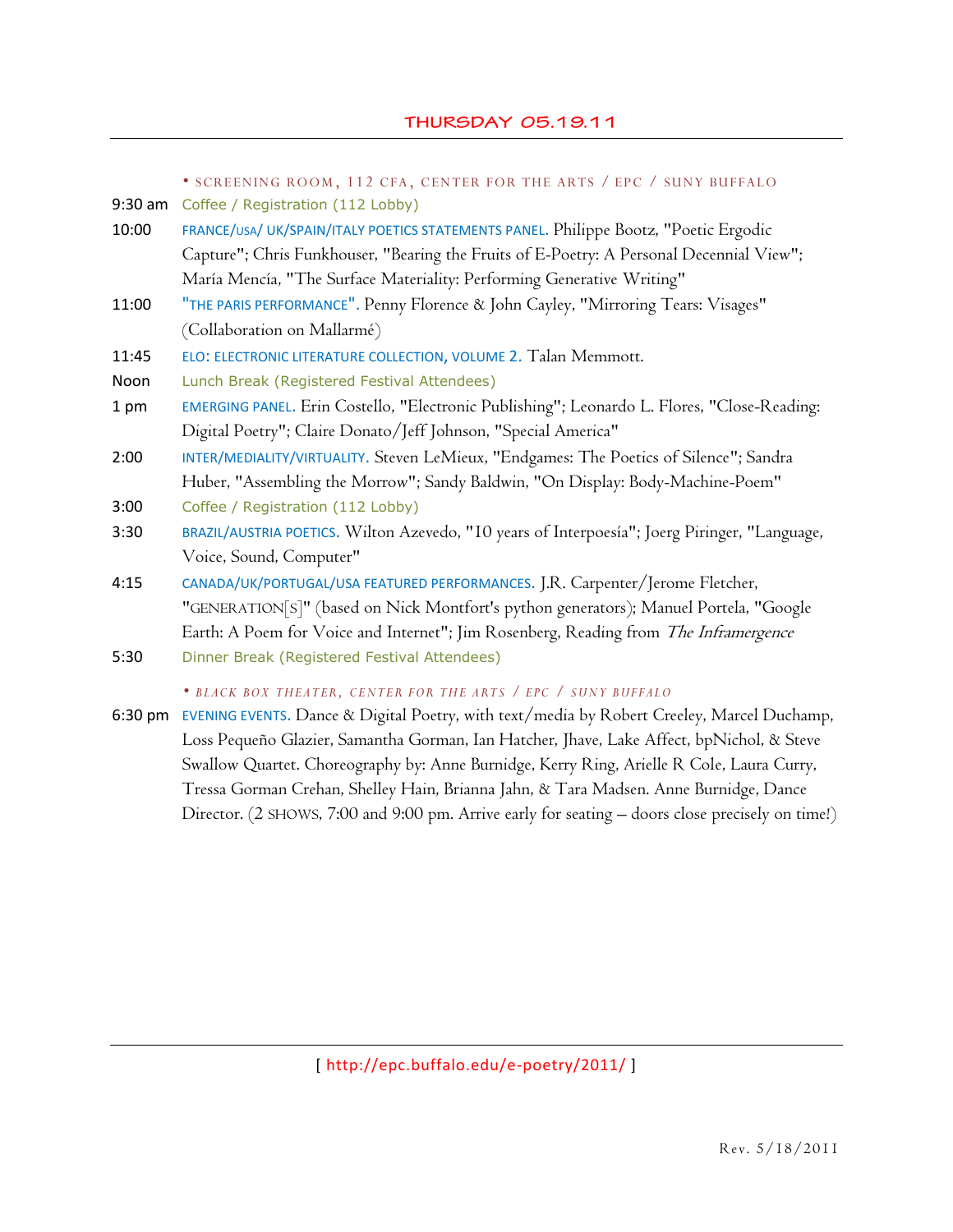|         | • SCREENING ROOM, 112 CFA, CENTER FOR THE ARTS / EPC / SUNY BUFFALO                          |
|---------|----------------------------------------------------------------------------------------------|
| 9:30 am | Coffee / Registration (112 Lobby)                                                            |
| 10:00   | E-POETRY [LIVERPOOL] 2011. Encuentro Virtual   Video Encounter: "International Conference    |
|         | on Latin American Cybercultural Studies", University of Liverpool, UK. Readings: Belén Gache |
|         | (Argentina/Madrid), Eugenio Tisselli (Mexico/Spain). Statements: Scott Weintraub (Georgia),  |
|         | Claudia Kozak (Argentina). Moderators: Claire Taylor & Loss Pequeño Glazier. Translations    |
|         | Coordinator, Alba Jaramillo                                                                  |
| 11:00   | (TECHNE) PANEL. Amy Sara Carroll, "Codeswitch: the Transborder Immigrant Tool"; Roderick     |
|         | Coover, Collaborations: "Six Works and So Many Seconds: the Last Volcano" and "The           |
|         | Theory Of Time Here"; Catarina Davinio, "2009 Biennale Events"                               |
| Noon    | Lunch Break (Registered Festival Attendees)                                                  |
| 1 pm    | EMERGING PANEL. Stephanie Boluk, "The End of Time: On Kawara and Kawara Machines";           |
|         | Samantha Gorman & Danny Cannizzaro, "Penumbra". Angela Ferraiolo, Moderator                  |
| 1:45    | TALK/PERFORMANCE. John Cayley, " Revolution and Literal Poetics: Writing to be Found and the |
|         | Natural Language Liberation Front"                                                           |
| 2:45    | CANADA/USA POETICS STATEMENTS. Jhave, "Aesthetic Animism: Digital Poetry as Ontological      |
|         | Probe"; Jake Kennedy/Kevin Eckhoff, "Silver Car Sessions"; Jim Rosenberg, "Object / Join-    |
|         | Space / Seed Opener / Plays". Dee Morris, Moderator                                          |
| 3:45    | Leave for Buffalo                                                                            |
|         |                                                                                              |

#### E-POETRY > BUFFALO

*SUGAR CITY ARTS COLL ABORATIVE, 19 WADSWORTH, BUFFALO, NY 14201 BUFFALO*

5 pm Sugar City Dialogs / Sponsored by the Media Studies Graduate Student Association and Graduate Poetics Group (GPG)

> STATEMENTS. Ben Bishop, Heather Duncan, Angelica J. Huizar, Alba Jaramillo, Jason Lewis (via Jhave), Alexander Mouton, Benjamin Roberto Moreno Ortiz, Benjamin Robertson, Siew-wai Kok, & Mette-Marie Zacher Sørensen. Sandy Baldwin, Moderator Sugar City Installation. Aaron Angello and Erin Costello, "Poemedia : Digital poetry on paper"

*KARPELES MANUSCRIPT LIBRARY, 453 PORTER AVENUE, BUFFALO, NY 14201*

6:00 Dinner (Allentown on your own. See list of suggestions)

7:30 pm EVENING EVENTS: USA/AUSTRIA/MEXICO/SPAIN. DIGITAL PERFORMANCES: Tammy McGovern, Joerg Piringer; Eugenio Tisseli. BREAK. FEATURED READING: Charles Bernstein